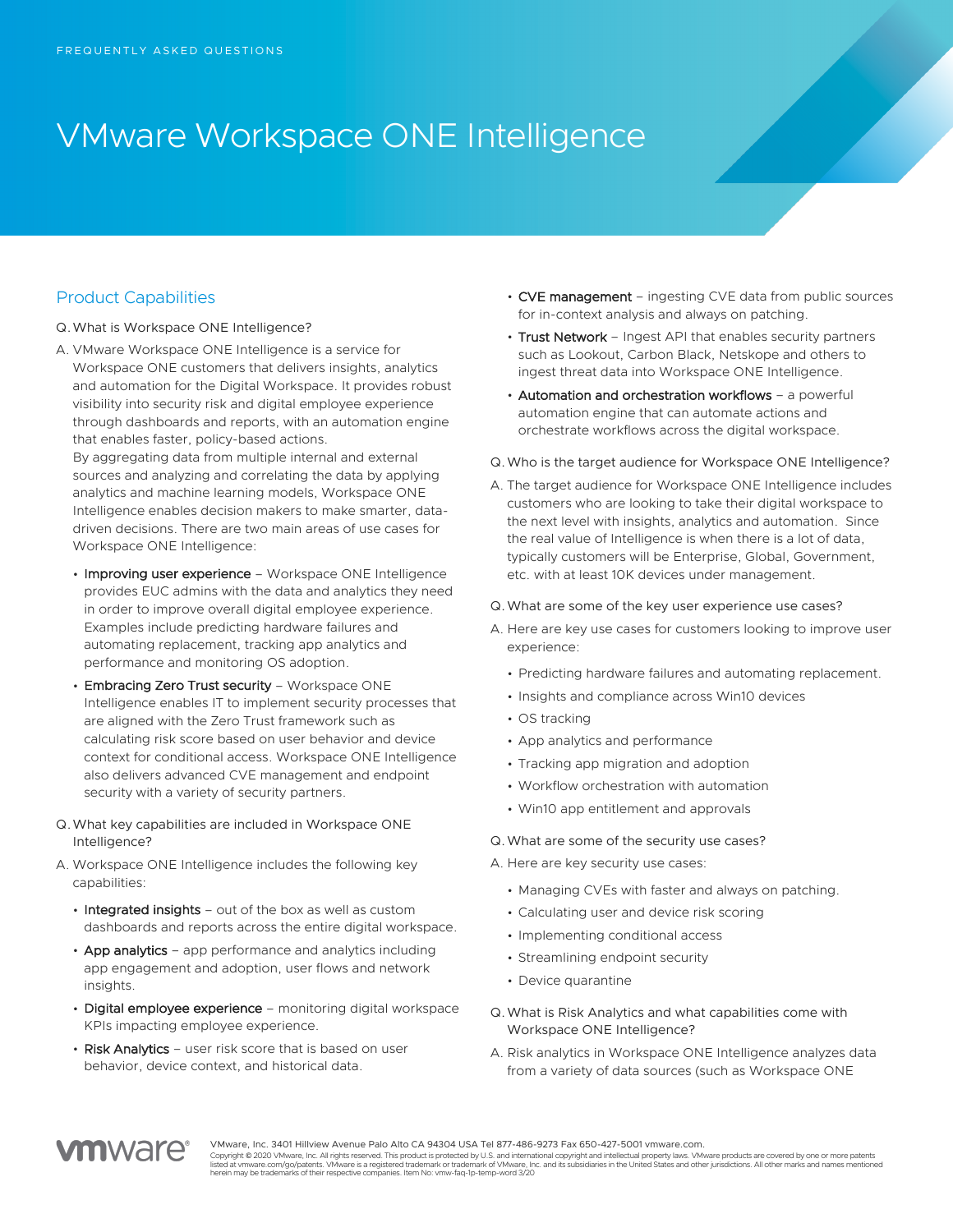## VMware Workspace ONE Intelligence

Access and Workspace ONE UEM) to identify behaviors that may represent risk to a user, their device(s) or to the organization. By leveraging machine learning models and data, Workspace ONE Intelligence calculates user and device risk score based on device context and user behavior, enabling continuous verification and conditional access, which are central to Zero Trust.)

#### Q.What is Digital Employee Experience Management (DEEM)?

- A. Workspace ONE Intelligence Digital Employee Experience Management (DEEM) is a set of capabilities available with Workspace ONE Intelligence that enable EUC admins to better understand factors and digital workspace KPIs impacting employee experience and take actions to fix them. Some examples include:
	- Boot and shutdown duration
	- Logon/logoff duration
	- OS stability (blue screen, slow response times)
	- App crashes and hangs
	- App performance and network insights
	- Hardware health (e.g. battery drain)

#### Q.Do APIs exist?

- A. Workspace ONE Intelligence APIs gives customers access to the rich reporting capabilities in Workspace ONE Intelligence. It also allows customers to export the data from Workspace ONE Intelligence and use it with a third-party system.
- Q.What is the difference between Workspace ONE Intelligence and Workspace ONE Intelligence for Consumer Apps?
- A. Workspace ONE Intelligence delivers insights, analytics and automation for Workspace ONE environments and app analytics for enterprise applications that are internal to the organization. Workspace ONE Intelligence for Consumer Apps deliver mobile app analytics for consumer facing applications, that are being used outside the organization. Workspace ONE Intelligence for Consumer Apps is a standalone SaaS offering that does not require Workspace ONE.

## **Extensibility**

- Q.Can Workspace ONE Intelligence integrate with other security vendors?
- A. Workspace ONE Intelligence can integrate with third party security vendors through the Workspace ONE Trust Network. Security vendors can integrate with Workspace ONE Trust Network and ingest threat data into Workspace ONE Intelligence, providing joint customers added value from this integration. By leveraging threat intelligence from Workspace ONE Trust Network partners, IT can become more proactive with deeper insights and automated response and remediation across the digital workspace, further supporting the Zero Trust security framework.
- Q.Does the customer need to contract with the third-party security vendor in order to leverage Trust Network?
- A. Yes, Workspace ONE Intelligence enables customers to realize more value from their existing investment in security tools. Customers will have to choose their security vendor and contract separately.
- Q.Can Workspace ONE Intelligence integrate with other thirdparty and custom tools?
- A. Yes, through Custom Connectors in Workspace ONE Intelligence customers can create integration with any thirdparty and custom tools that support REST APIs. Out of the box integrations include ServiceNow and Slack.

### **Security**

- Q.How can customers guarantee that their data is secure in the cloud?
- A. The system has gone through penetration testing by a team of VMware InfoSec professionals. Customer data collected from the Workspace ONE production environment is encrypted using HTTPS (TLS 1.2) for uploading to AWS to ensure confidentiality during transfer.

Only customers can access the data through Workspace ONE login and the Workspace ONE console interface. VMware will not access customer's data without their consent. Various levels of multifactor access control lock-down to only show data at the request of the customer.



VMware, Inc. 3401 Hillview Avenue Palo Alto CA 94304 USA Tel 877-486-9273 Fax 650-427-5001 vmware.com.

Copyright © 2020 VMware, Inc. All rights reserved. This product is protected by U.S. and international copyright and intellectual property laws. VMware products are covered by one or more patents listed at vmware.com/go/patents. VMware is a registered trademark on trademark of VMware, Inc. and its subsidiaries in the United States and other jurisdictions. All other marks and names mentioned<br>herein may be trademarks